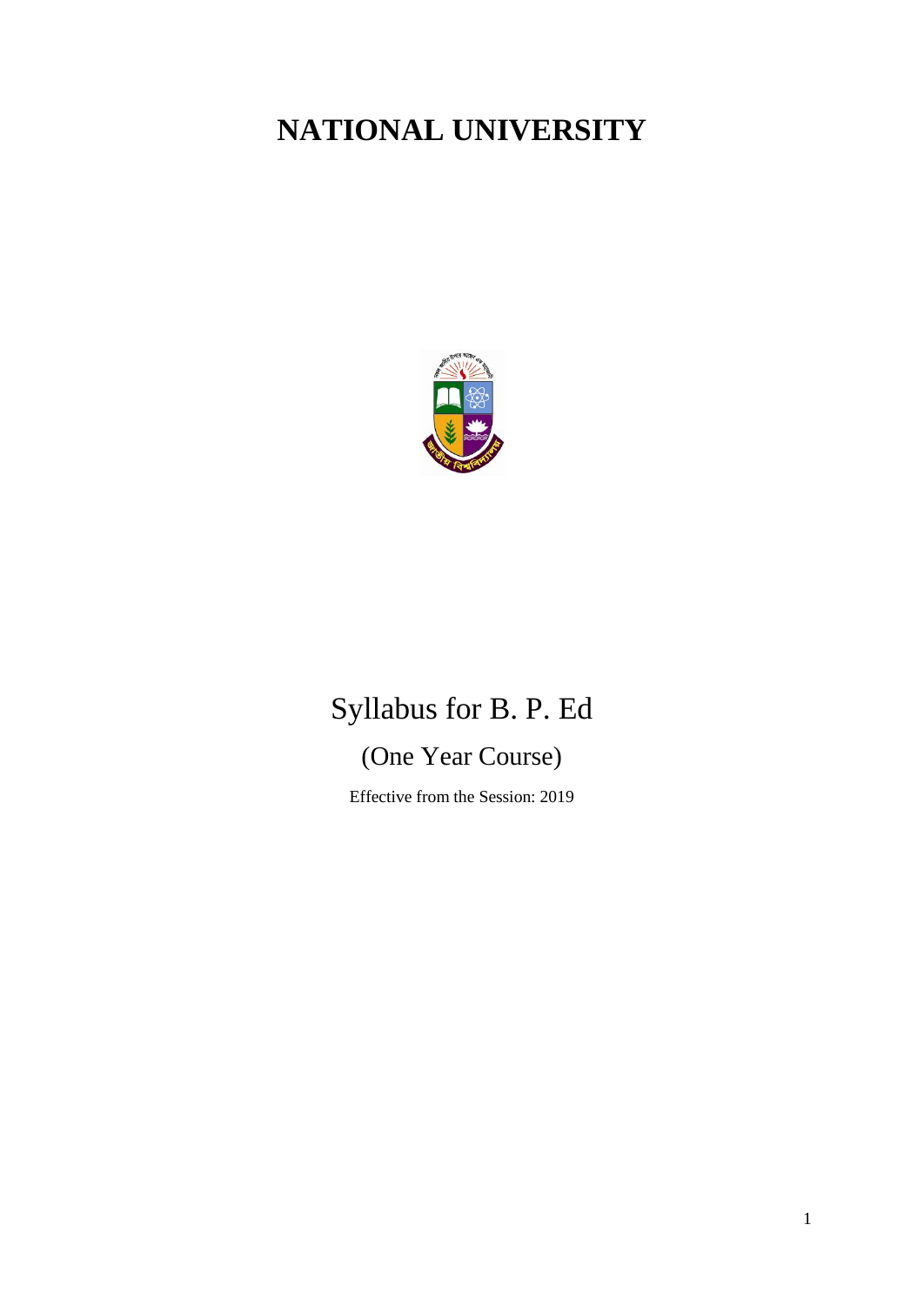## Syllabus for B. P. Ed Course Session: 2019

### Total Semester -02, Total Marks-1200, Total Credits- 48

Semester-1

| Course No | <b>Course Name</b>                                | <b>Full Marks</b> | Credits |
|-----------|---------------------------------------------------|-------------------|---------|
| 812301    | <b>Foundation of Physical Education</b>           | 50                |         |
| 812303    | Organization and Administration of Physical       | 100               |         |
|           | Education                                         |                   |         |
| 812305    | Methods of Teaching & Physical Education          | 50                |         |
| 812307    | <b>Fundamental of Sports Training</b>             | 50                |         |
| 812309    | Rules of Games and Sports (1 <sup>st</sup> Paper) | 100               |         |
|           |                                                   | 350               |         |

### Practical

| Course No | <b>Course Name</b>  | <b>Full Marks</b> | Credits |
|-----------|---------------------|-------------------|---------|
| 812310    | Games $(1st paper)$ | 75                |         |
| 812312    | Games $(2nd Paper)$ | 50                |         |
| 812314    | Athletics           | 75                |         |
| 812316    | Gymnastics          | 50                |         |
| 812318    | Squad drill         | 50                |         |
|           |                     | 300               |         |

 $1<sup>st</sup>$  Semester total Marks = 350+300 = 650, Credits- 26

### Semester-2

| Course No | <b>Course Name</b>                         | <b>Full Marks</b> | Credits |
|-----------|--------------------------------------------|-------------------|---------|
| 812321    | <b>History of Physical Education</b>       | 50                |         |
| 812323    | <b>Education and Sports Psychology</b>     | 50                |         |
| 812325    | Physiology and Sports Medicine             | 50                |         |
| 812327    | Health Education and First Aid             | 50                |         |
| 812329    | Rules of Games and Sports $(2^{nd}$ Paper) | 75                |         |
|           |                                            | 275               |         |

#### Practical

| Course No | <b>Course Name</b>        | <b>Full Marks</b> | Credits |
|-----------|---------------------------|-------------------|---------|
| 812330    | Games $(3rd$ Paper)       | 50                |         |
| 812332    | Games $(4^{th}$ Paper)    | 50                |         |
| 812334    | Swimming                  | 50                |         |
| 812336    | <b>Practice Teaching</b>  | 75                |         |
| 812338    | Mass P.T and Country game | 50                |         |
|           |                           | 275               |         |

 $2<sup>nd</sup>$  Semester total Marks = 275+275 = 550, Credits- 22

### **Theoretical Subjects :**

Rules of Games and sports (1<sup>st</sup> Paper) : Football, Cricket, Handball, Volleyball, Athletics.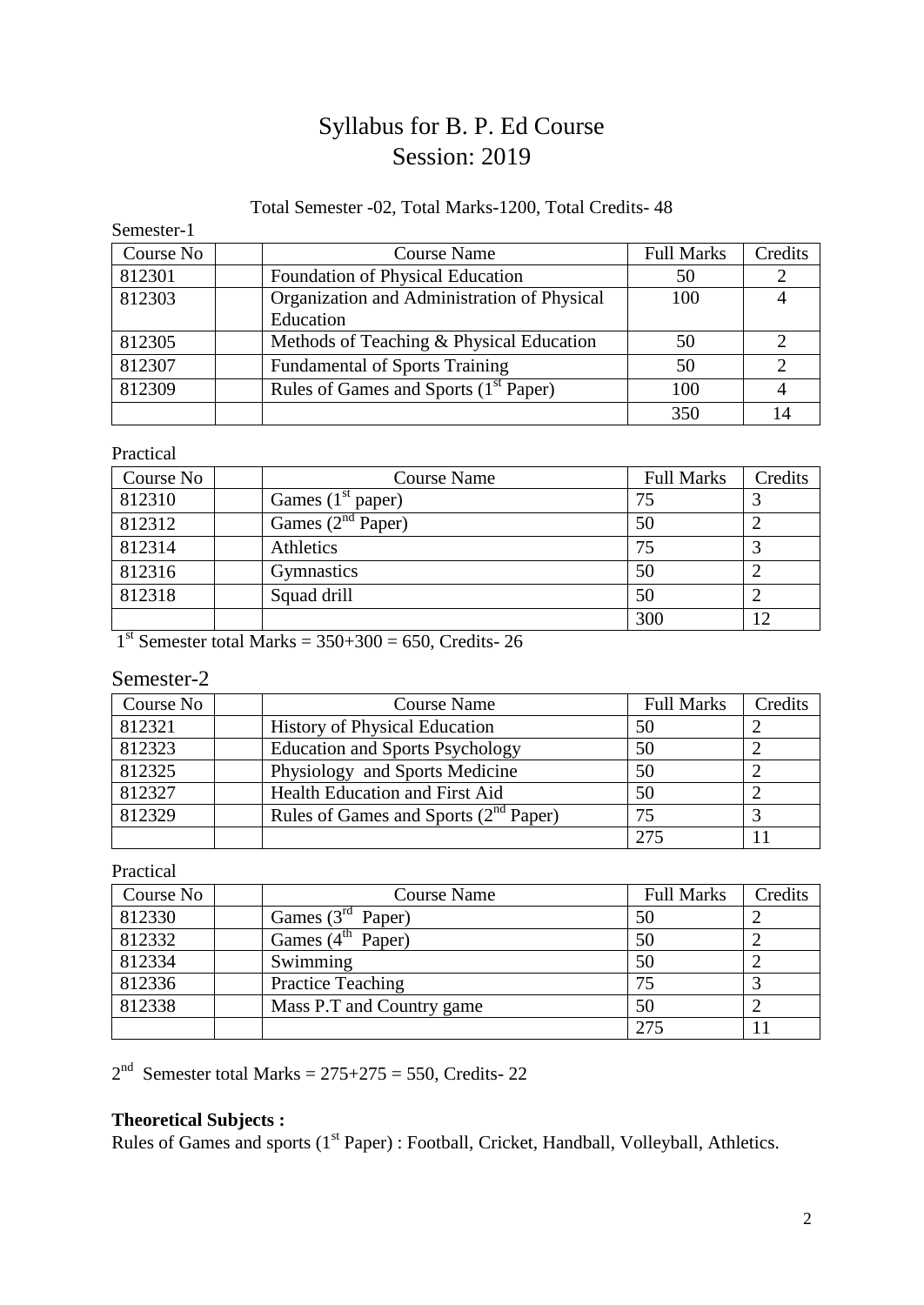Rules of Games and sports (2<sup>nd</sup> Paper) : Badminton, Kabaddi, Table Tennis, Basketball, Hockey, Tennis, Swimming.

| Course No | <b>Course Name</b>                          | <b>Full Marks</b> | Credits |
|-----------|---------------------------------------------|-------------------|---------|
| 812301    | Foundation of Physical Education            | 50                |         |
| 812303    | Organization and Administration of Physical | 100               |         |
|           | Education                                   |                   |         |
| 812305    | Methods of Teaching & Physical Education    | 50                |         |
| 812307    | <b>Fundamental of Sports Training</b>       | 50                |         |
| 812309    | Rules of Games and Sports $(1st Paper)$     | 100               |         |
|           |                                             | 350               |         |

#### Semester- 1

Practical

| Course No | <b>Course Name</b>  | <b>Full Marks</b> | Credits |
|-----------|---------------------|-------------------|---------|
| 812310    | Games $(1st paper)$ | 75                |         |
| 812312    | Games $(2nd Paper)$ | 50                |         |
| 812314    | Athletics           | 75                |         |
| 812316    | Gymnastics          | 50                |         |
| 812318    | Squad drill         | 50                |         |
|           |                     | 300               |         |

 $1<sup>st</sup>$  Semester total Marks = 350+300 = 650, Credits- 26

#### Detailed Syllabus

| Paper Code: 812301 | Marks: 50                               | Credits: 2 | Class Hours: 60 |
|--------------------|-----------------------------------------|------------|-----------------|
| Paper Title:       | <b>Foundation of Physical Education</b> |            |                 |

### **Theoretical Subject**

1. Physical Education- Meaning, Modern concept and related terminologies.

2. Need of physical education in modern living role of physical education in general education.

3. Aim and objectives of physical education.

4. Philosophies of physical Education- Naturalism, Idealism, Pragmatism.

5. Biological Foundation of Physical Education Biological basis of life. Evolution of man and physical education. Body types classification and characteristics of body type. Role of structure of human body in sports. Physical fitness Definition ,component and need fitness program for different age groups. Growth and Development physical development and motor development.

6. Psychological foundation psychological factors influencing motor learning.

7. Sociological foundation socialization through physical education, physical education and national integration.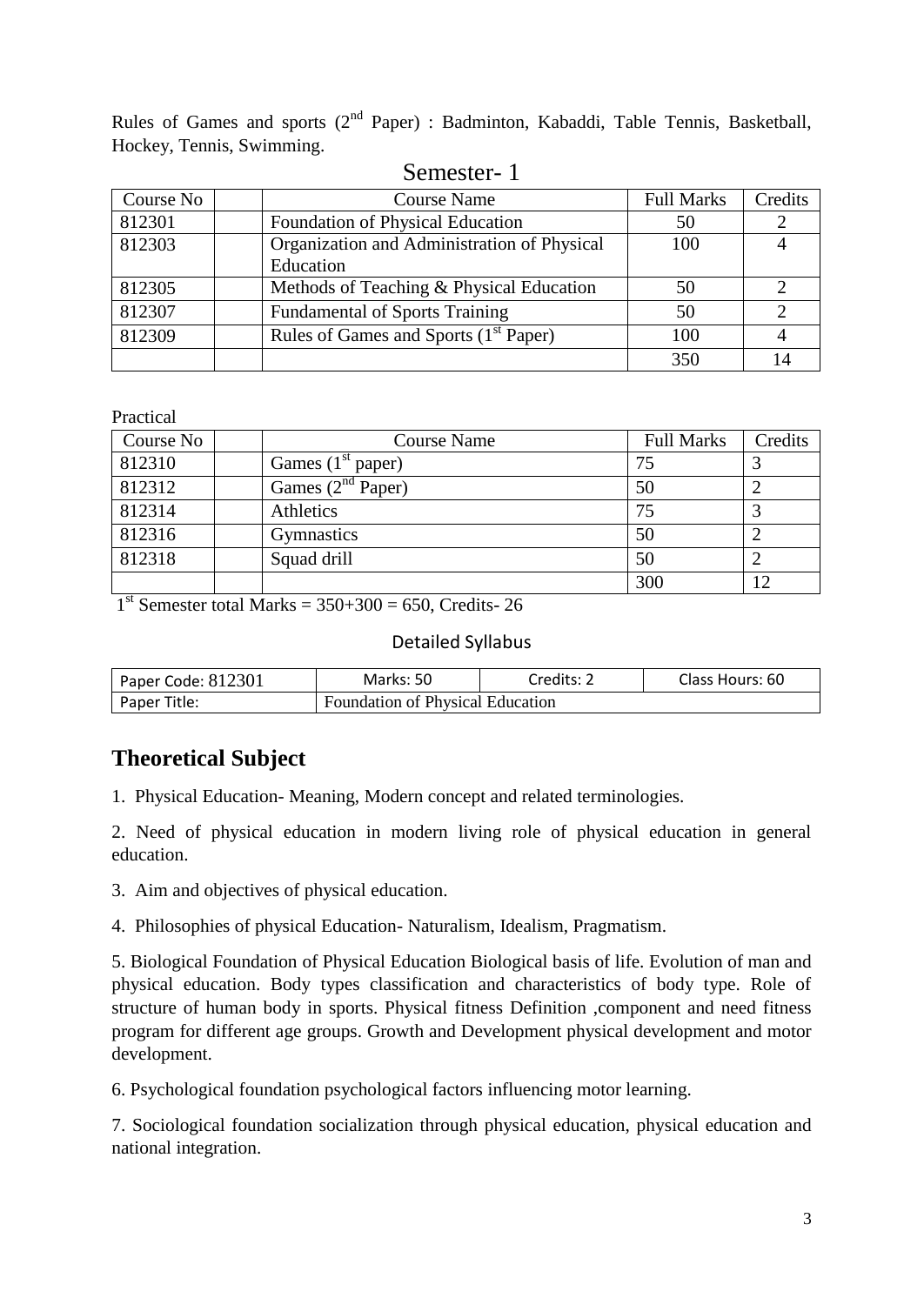8. Special feature:

(1) Scientific aspect of physical education curriculum.

(2) Dominance of competitive sports

- (3) Women's participation in physical education.
- (4) Application of science and technology.
- (5) Instrumentation in physical education.

### **Book References:**

- 1. Foundation of physical Education- C.A. Bucher.
- 2. Introduction of physical Education-Nixon and cozen.
- 3. Theory in physical Education-Brown and cussed.
- 4. Sharirik Sikkhar Tattaya O Niti- Khairul Islam and Bhowmick.

| Paper Code: $812303$ | <b>Marks: 100</b>                                     | Credits: 4 | Class Hours: 120 |
|----------------------|-------------------------------------------------------|------------|------------------|
| Paper Title:         | Organization and Administration of physical Education |            |                  |

1. Introduction: a) Definition of organization and organization of physical Education, Its importance in Educational institution, Concept of school organization, constitution of organization, components, principles of organization. Definition and principles of Administration, Responsibilities. Of an administrator, Qualities of a good administrator.

2. Administrative set-up of physical education and sports in Bangladesh.

3. Physical Education staff –classification, strategies for appointing staff, scope of inserts training, Do's for careen development.

4. Types of physical education program-compulsory program, Intramural games, its positive and negative side. Principles of formulation for physicals education program, physical education program according to sex, time schedule of physical education.

5. House system –Definition, its importance, methods of house division.

6. Daily assembly-Meaning, standing and conducting procedure of daily assembly, Objectives of daily assembly concept and history procedure of national flag, occasion on which the national flag is to be flown and half-mast flown.

7. Conducting methods of games and sports – Definition of meet ; Definition , advantages and disadvantages of league system, times of fixture in league system, score sheets in league system, concept of bye Laws. Definition, advantage and Disadvantage of knock out system, concept and types of combined and challenge system.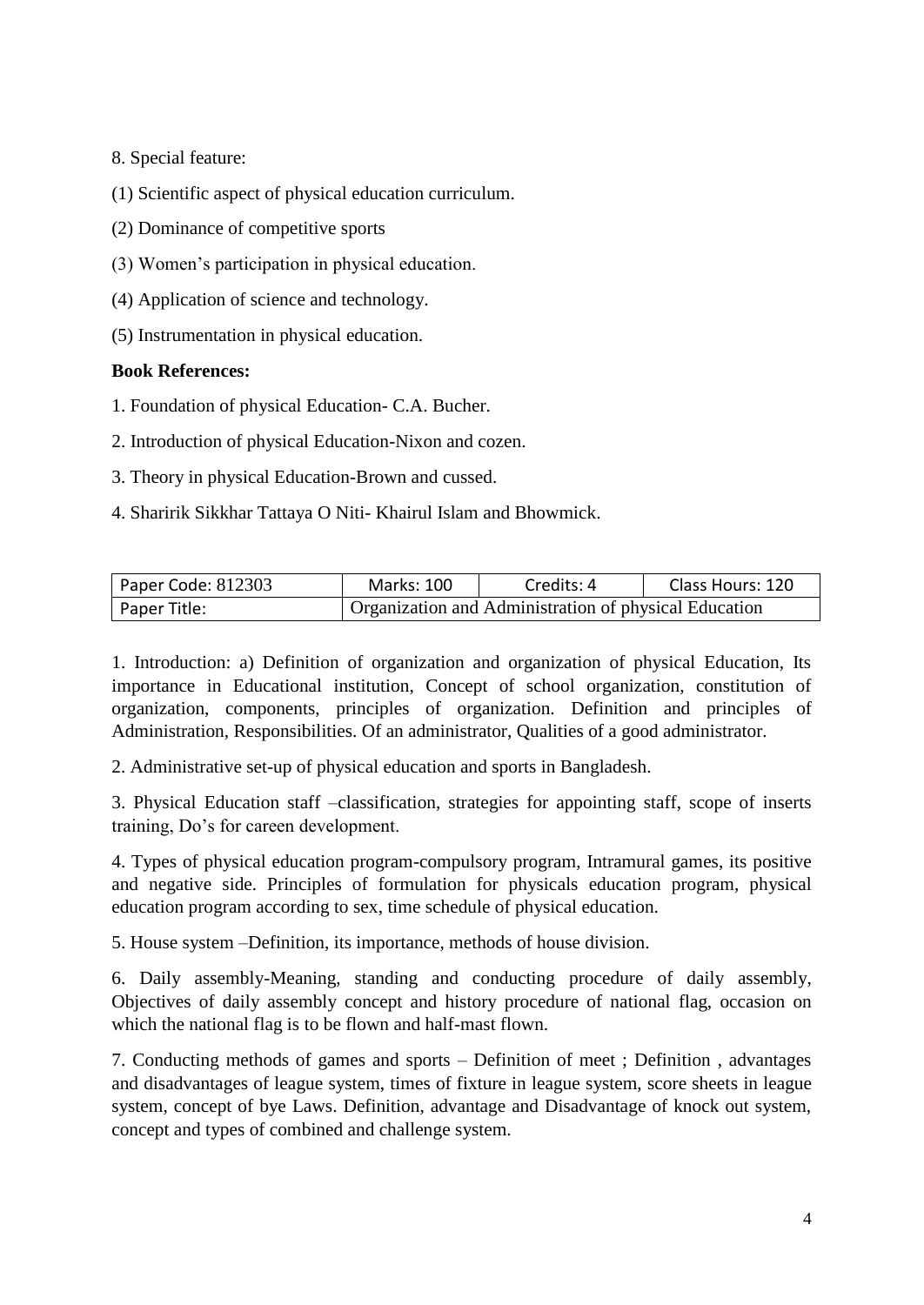8. Track and field – Different types of track, Lay out of track and field, Starting and finishing place of sprint and Run, Concept and Types of Relay race, Throw and Jump event, tie breaking System in distance and height.

9. Annual Sports Competition – Organizing activities of annual sports competition.

10. Sports equipment – Meaning and Types of Sports equipment care and maintenance of Sports equipment.

11. Budget, Budget making System and fund collection.

12. Constitution of "Bangladesh national School, Madrasha and Vocational; educational Sports Association.

### **Book Reference:**

1. The organization and Administration of Physical Education – Vollmer E. F. al.

2. Administration of School and college health and Physical education programs. Charles A. Bucher.

- 3. Management and Organization Allen L. A
- 4. Modern Management Certo
- 5. Sports Management S. S. Roy
- 6. Sharirik Sikkhar Sangathon O Proshason Jashim Uddin Ahmad.

| Paper Code: 812305 | Marks: 50                              | Credits: 2 | Class Hours: 60 |
|--------------------|----------------------------------------|------------|-----------------|
| Paper Title:       | Methods of Teaching Physical Education |            |                 |

1. Meaning and Concept of the Teaching:

Definition of Teaching, Criteria of a good teaching, General principles of Teaching, Fundamentals of teaching, Technique and Training.

2. Teaching Methods :

Definition and Need of Teaching methods, Types of teaching method (physical activities and class room), Factors of teaching. Transfer of training, Class management and safety measures in physical education.

3. Teaching Adis :

Definition and Importance of teaching aids, principles of selecting and using teaching aids, Duties and responsibilities of a physical education teacher, Qualities of a physical education teacher.

4. Lesson plan:

Definition, Need, Characteristics of lesson plan, Types of lesson plan, Model lesson plan for physical activity and class room teaching.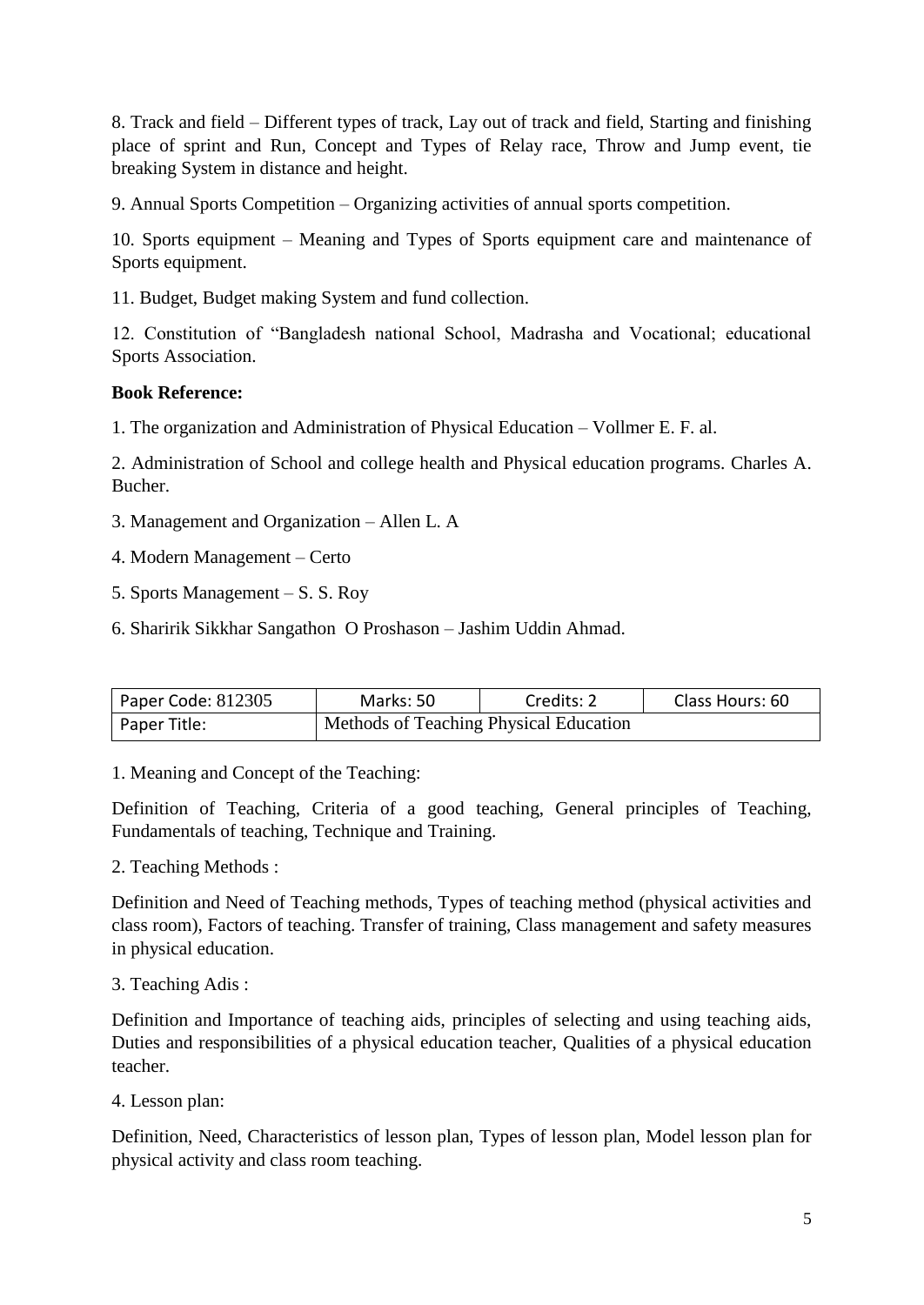5. Technique of presentation;

Personal and technical preparation of teachers and preparation of subject

Matter. Types of presentation method and it's advantage and disadvantage.

6. Adapted physical Education:

Concept of adapted physical education, Types of disability, Meaning of autism, Characteristic of autistic children, Relation between autism and down syndrome, Physical activates for autistic and down syndrome children.

Book References:

- 1. Methods in physical Education-M. L .Kamlesh
- 2. Method in physical Education-Anil Vanaik
- 3. Methods of Teaching physical education-Shankar.T
- 4. Sharirik shikkahar shikkhadan poddoty- Md. khairul Isam khan.

| Paper Code: 812307                                     | Marks: 50 | Credits: 2 | Class Hours: 60 |
|--------------------------------------------------------|-----------|------------|-----------------|
| <b>Fundamentals of Sports Training</b><br>Paper Title: |           |            |                 |

1. Introduction:

Definition of sports Training, Aim and Objectives of sports training, Characteristic of sports training, Structure of sports performance, Factors determining sports performance, Principles of training,

Training mean-physical exercise and their classification.

2. Training load:

Definition, Types of load, load factor, Load adaption process and super compensation, principles of loading, Over load- Symptoms, Causes and Remedy.

3. Development of conditional Abilities:

Strength: Definition, Factors determining strength, Types of strength, Method of development, Strength training for women and children, Weight training.

Speed: Definition, Factors determining speed, Improvement of speed abilities.

Endurance: Definition, Factors determining endurance method of development.

Flexibility: Definition, Factors determining flexibility, Method of development.

Coordination: Definition, Improvement of coordinative ability.

4. Periodization: Definition, Types of periodization, Aim and content of periods– preiodization, competition, Transitional.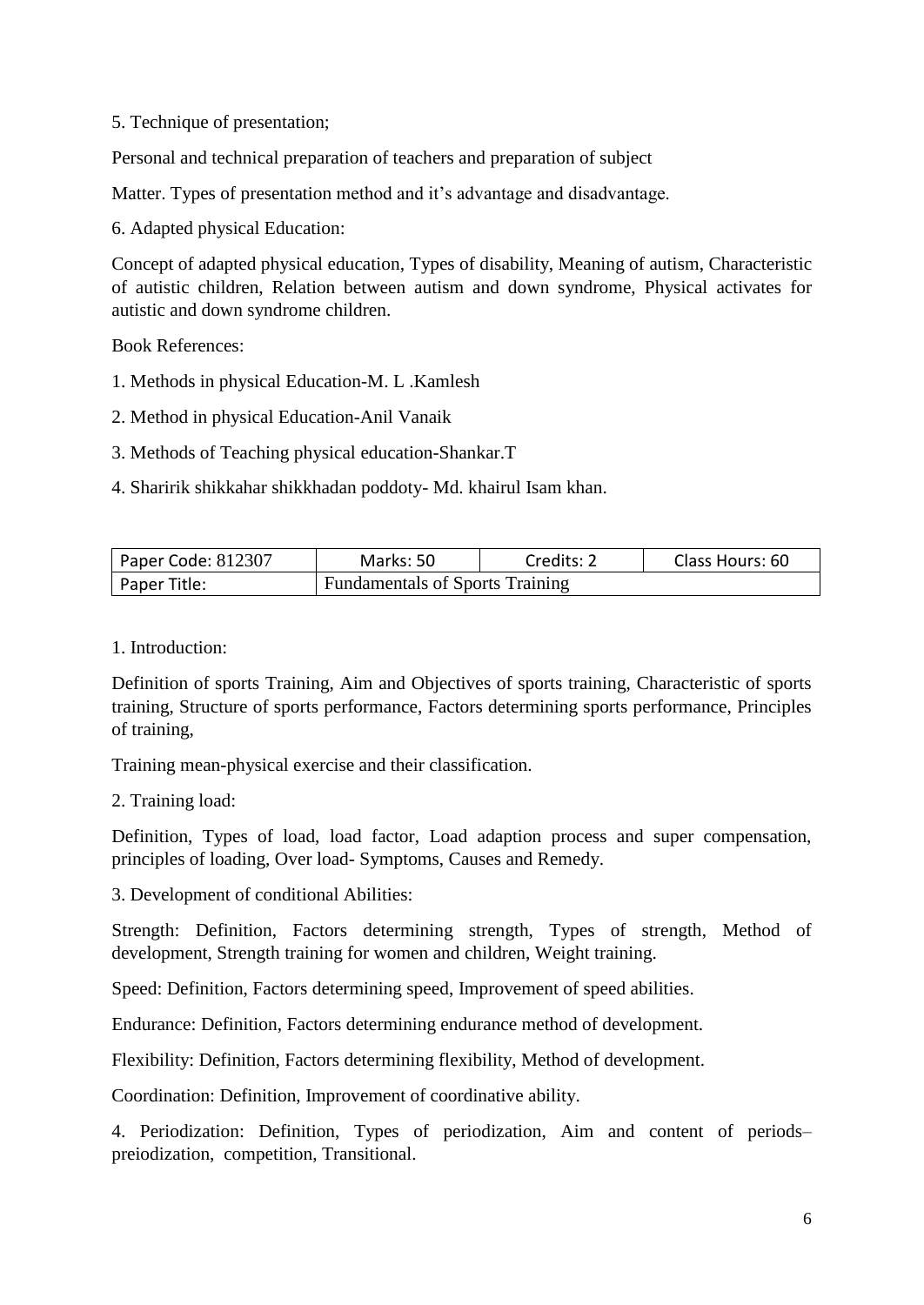5. Planning: Definition, Importance of planning, principles of planning.

Book Reference:

- 1. Science of sports training- Dr. Hardayal singh, New Delhi.
- 2. Fundamentals of sports Training- L. Matveyev.
- 3. Science of sports training-A.K. Uppal, friends publication India.

| Paper Code: 812309 | <b>Marks: 100</b>                       | Credits: 4 | Class Hours: 120 |
|--------------------|-----------------------------------------|------------|------------------|
| Paper Title:       | Rules of games and sports $(1st paper)$ |            |                  |

- 1. Teaching about following games and sports-
- a) Football
- b) Cricket
- c) Handball
- d) Volleyball
- e) Athletics
- 2. Marking and layout the courts, Playing fields.
- 3. Rules and regulations.

Book References:

Football- Books of Rules of Games and Sports – The National Council of YMCAs of India, Delhi. Laws of Games – FIFA Football Laws and Referees Manual – Md. Khademul Islam.

Cricket: Analysis of cricket Skill –V.K Srivastava. Teach yourself Cricket– Dr. A. K. Srivastava. Kira Shayhok – Md. Mojibur Rahman.

Handball – Rules of the Game. International Handball Federation A to Z Handball – Anil Vnayak. Teach Yourself Handball – Prianka Narang. Rules of Handball – Bangladesh Handball Federation.

Volleyball – Official Volleyball Rules – FIVA A To Z Volleyball – Sandeeep Tewari Teach yourself Volleyball – Dr. S.C Mishra.

Athletics – A to Z Athletics – Dr. A.K Uppal Skill and Rules Athletics – Dr. T. N Paramanik.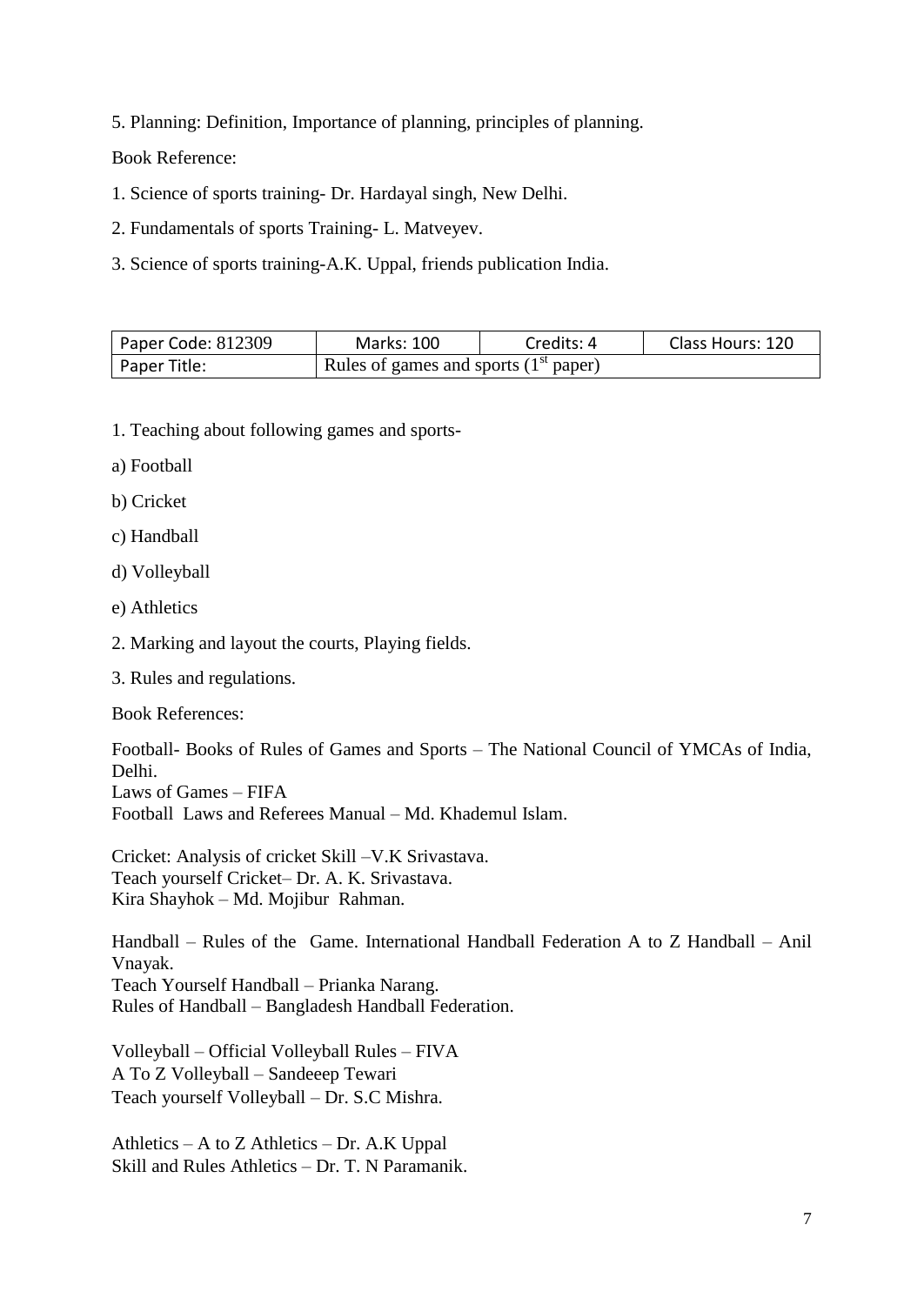### **Practical Subject**

| Paper Code: $812310$ | Marks: 75                                         | Credits: 3 | Class Hours: 90 |
|----------------------|---------------------------------------------------|------------|-----------------|
| Paper Title:         | Games 1 <sup>st</sup> paper: Football and Cricket |            |                 |

Games 1<sup>st</sup> paper: Football and Cricket.

Football: Fundamental Skills:

i) Kicks:

Kicking with the inside of the foot.

Kicking with the instep of the foot.

Kicking with the outer instep of the foot.

Lofted kick.

ii) Receiving/Trapping:

Receiving the bowing ball with the inside and outside of the foot and changing direction.

Receiving a flying ball with the inside, thigh, chest and head.

Trapping rolling ball- with the inside, sole and instep of the foot. Trapping bouncing ball with the sole.

iii) Dribbling:

With the instep of the foot.

With the inside of the foot.

With the outer instep of the foot.

Controlled dribbling.

Fast dribbling.

Straight dribbling.

Zig-Zag dribbling.

Dribbling and kicking or passing.

iv) Heading:

From standing

From running

Fromm jumping

Heading for long clearance

Down word heading.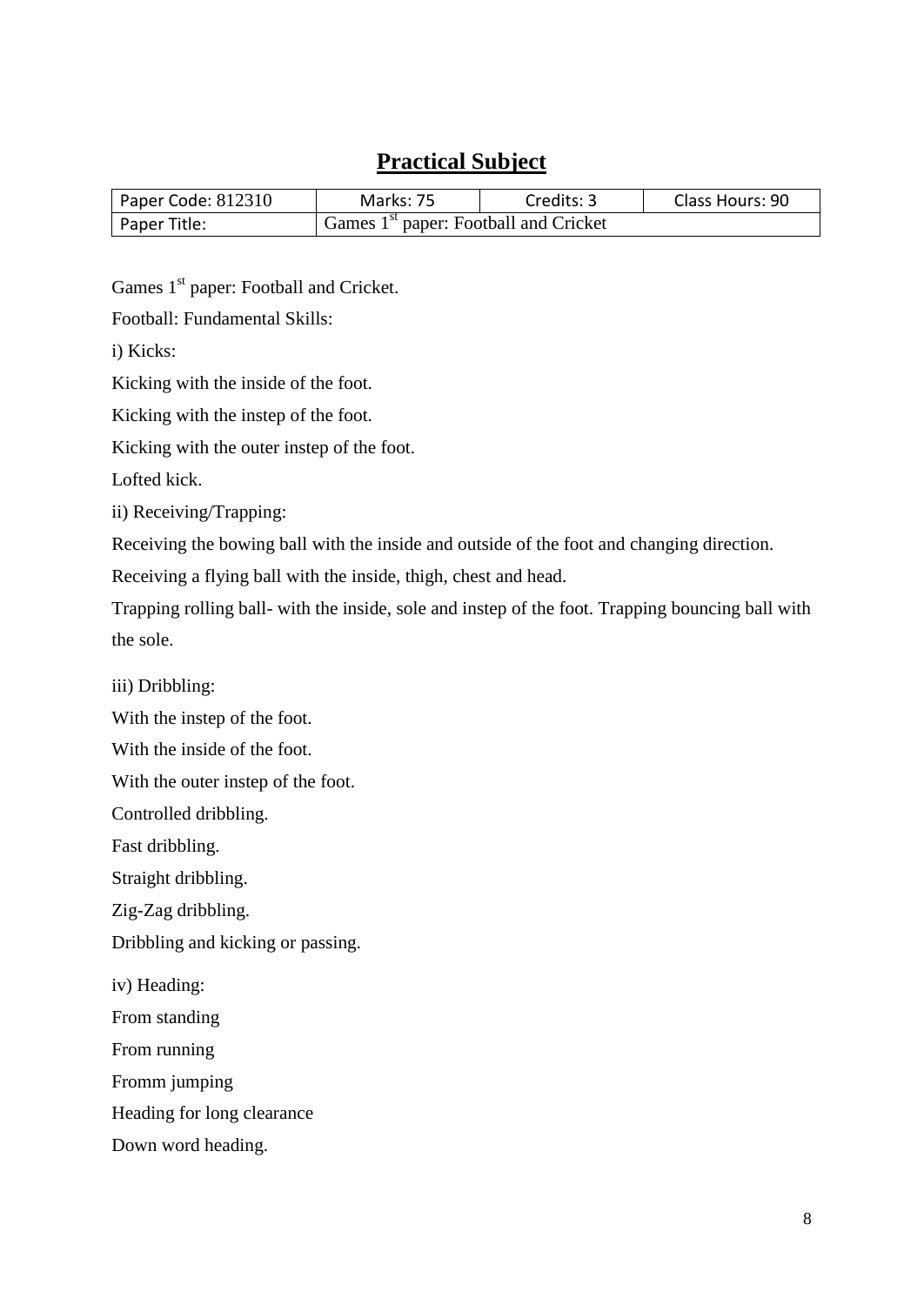v) Throw –in: vi) Tracking: Simple tracking Slide tracking vii) Goal kipping: Collection the balls. Ball clearance – Kicking, Throwing and deflecting. Cricket : Fundamental skills: i) Batting: Forward defensive stroke, backward defensive stroke. ii) Bowling: Defensive fielding – orthodox, Un-orthodox. Offensive fielding. iv) Catching: High catching, slip catching, stopping and throwing techniques. v) Wicket keeping techniques. Advanced skills: i) Batting Forward defensive stroke, backward defensive stroke, forward off drive, backward off drive. ii) Bowling: Simple bowling techniques, Difference between peace, bowling and spin bowling, off and leg spin bowling. iii) Fielding Different techniques of fielding and its importance stopping and throwing. Different techniques and its importance. iv) Catching Different types of catching, it's technique and importance, Stopping and throwing, Different techniques and it's importance. v) Wicket keeping: Different techniques and their implications.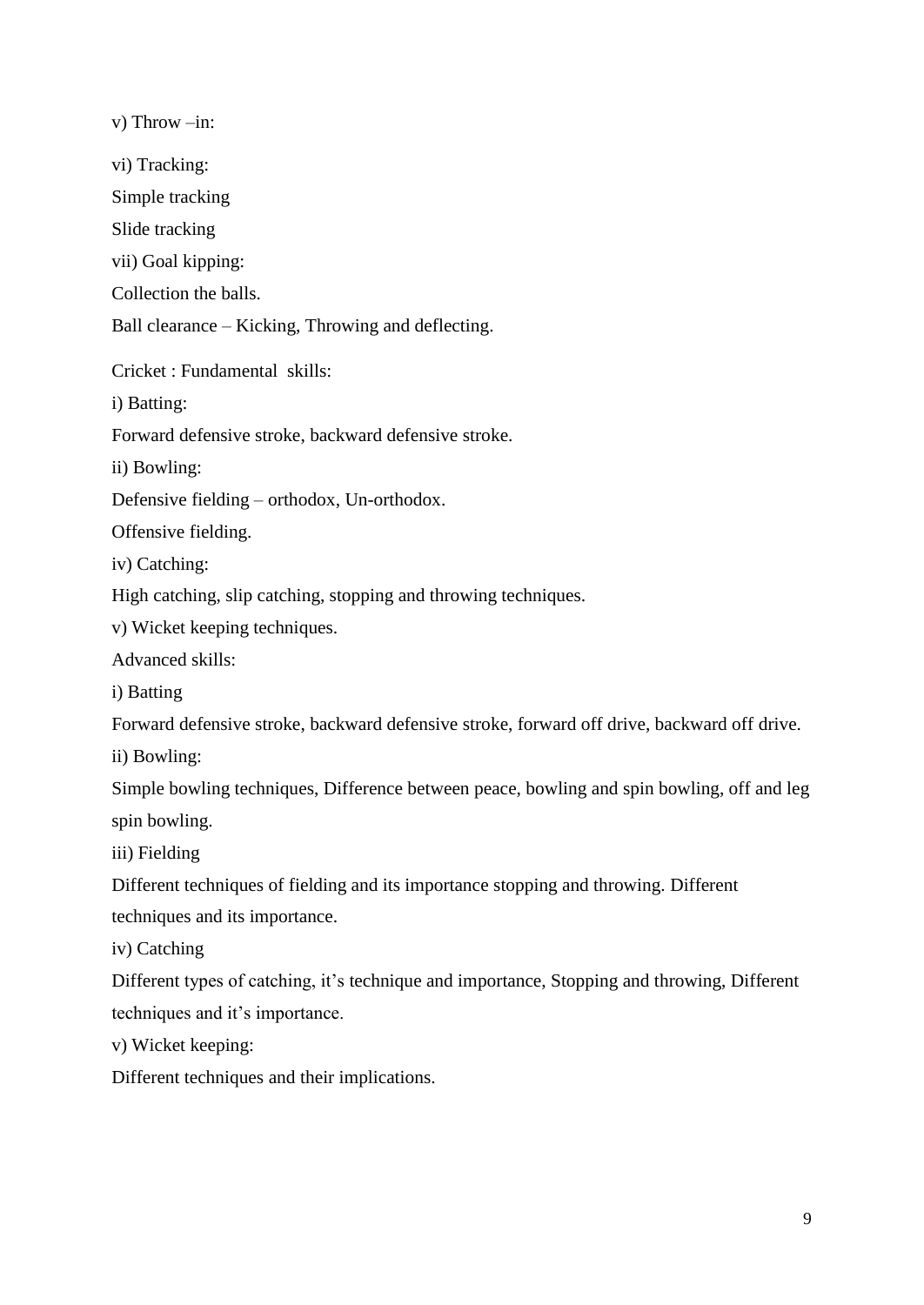| Paper Code: 812312 | Marks: 50 | Credits: 2                                  | Class Hours: 60 |
|--------------------|-----------|---------------------------------------------|-----------------|
| Paper Title:       |           | Games $2nd$ papers: Handball and Volleyball |                 |

Handball: Fundamental skills:

- i) Catching:
- ii) Passing: chest pass, side arm pass, overhead pass.
- iii) Dribbling:
- Dribbling and Dribbling with a run
- iv) Shooting

Jump shoot, Standing shoot, upward shoot, forward shoot.

- v) Defense:
- Personal defense, Team defense.
- vi) Goal keeping:

vii) Feint :

- vii) Offensive tactics:
- ix) Defensive combination:
- x) first break:

Volleyball: Fundamental skills:

i) Service:

Under arm service, Tennis service, side arm service, Round arm service

ii) Receive:

Receiving the ball and passing to the team mates.

iii) Setting/Passing:

iv) Spike:

Frontal spike, Rest spike, Hook spike

v) Block:

Single block, Double block

vi) Court defense: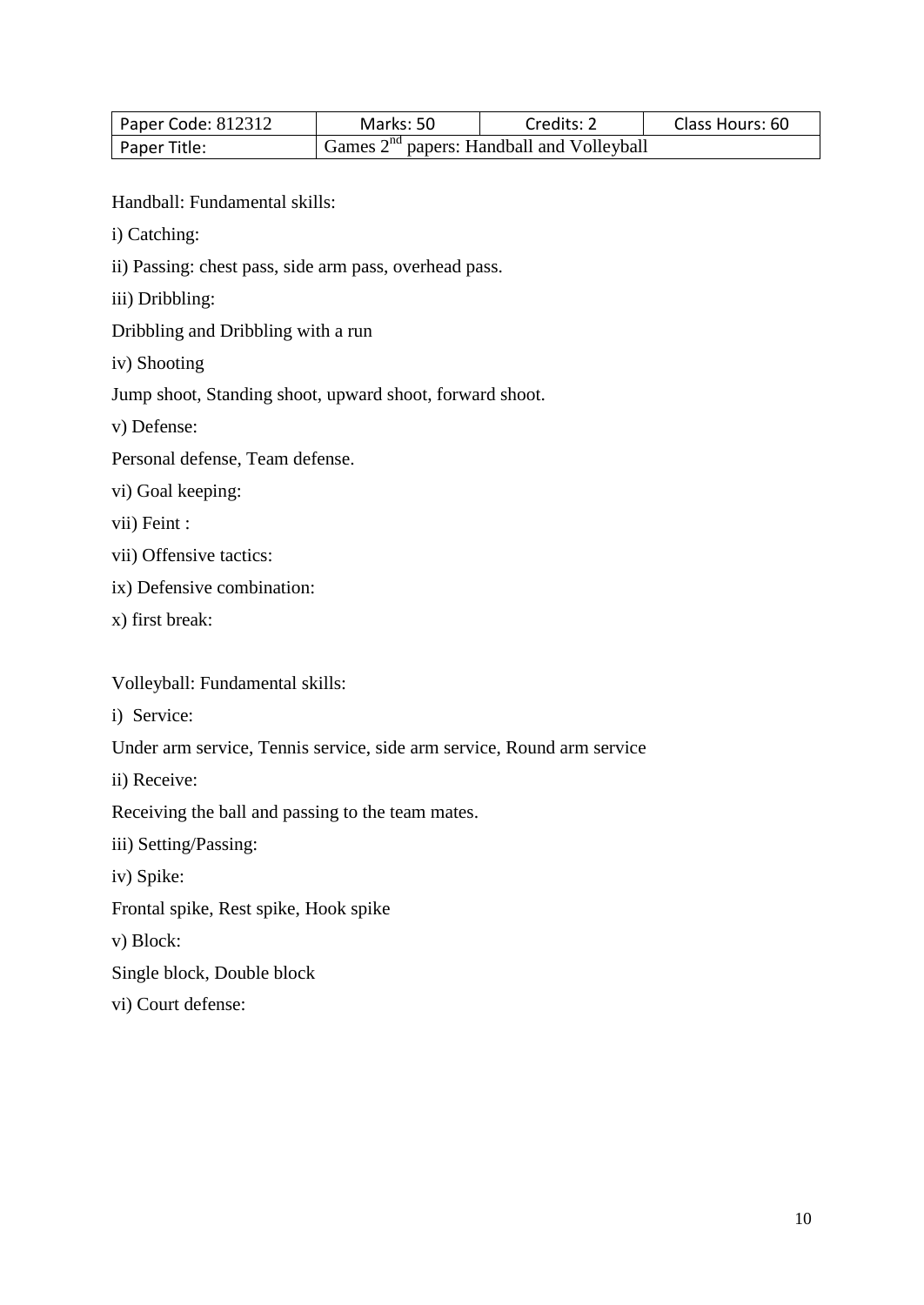| Paper Code: 812314 | Marks: 75 | Credits: 3 | Class Hours: 90 |
|--------------------|-----------|------------|-----------------|
| Paper Title:       | Athletics |            |                 |

Fundamental skills:

Track events:

i) Starting techniques- Standing start, Crouch start and it's variations.

ii) Finishing techniques- Run, Through forward lunging, shoulder shrug.

iii) Relays-Various patterns of Baton exchange and understanding of really zone.

iv) Middle and Long distance running.

v) Hurdles –Approach, Clearance and Recovery.

Field events:

vi) Long Jump (Hang Style)- Approach run, Take off, Flight in the air and landing.

vii) High Jump (Straddle Roll)- Approach run, Take off, Clearance over the Bar and landing.

viii) Shot put (O'Brien technique)- Grip, Stance, Glide, Release and Reverse.

ix) Deduces throw- Grip, Stance Release and Reverse.

x) Javelin throw- Grip, Carry, Release and Reverse.

| Paper Code: 812316   | Marks: 50  | Credits: 2 | Class Hours: 60 |
|----------------------|------------|------------|-----------------|
| Paper Title:         | Gymnastics |            |                 |
| $\sim$ $\sim$ $\sim$ |            |            |                 |

Male:

a) Floor Exercise – Forward roll Backward roll, cart wheel, Hand stant and forward roll,

Hand stand, Diving forward roll, Hand stand Different kinds of scale, somersault Round off.

b) Parrllel Bars – Dips, Straight arm march, Bent arm march, Forward and backward roll,

hand stand, Shoulder balance, Different types of mount and dismount.

c) Vaulting Horse – Forward roll, Straddle volt, Squat vault, Cat vault.

d) Horizontal bar – Chinning, Front swing, Reverse swing, Circling, Different types of mount and dismount.

e) Roman ring – Inverted hang, Bird's nest, T position, L position, Different mount, Landing and lever.

f) Pommel Horse – Different types of mount and dismount, Hand circling, Circling in one foot, Circling in both the foot, Combination.

Female:

a) Floor Exercise –Forward roll, Backward roll, cart wheel, Hand stand, Leg spit, Bridge, Dancing steps.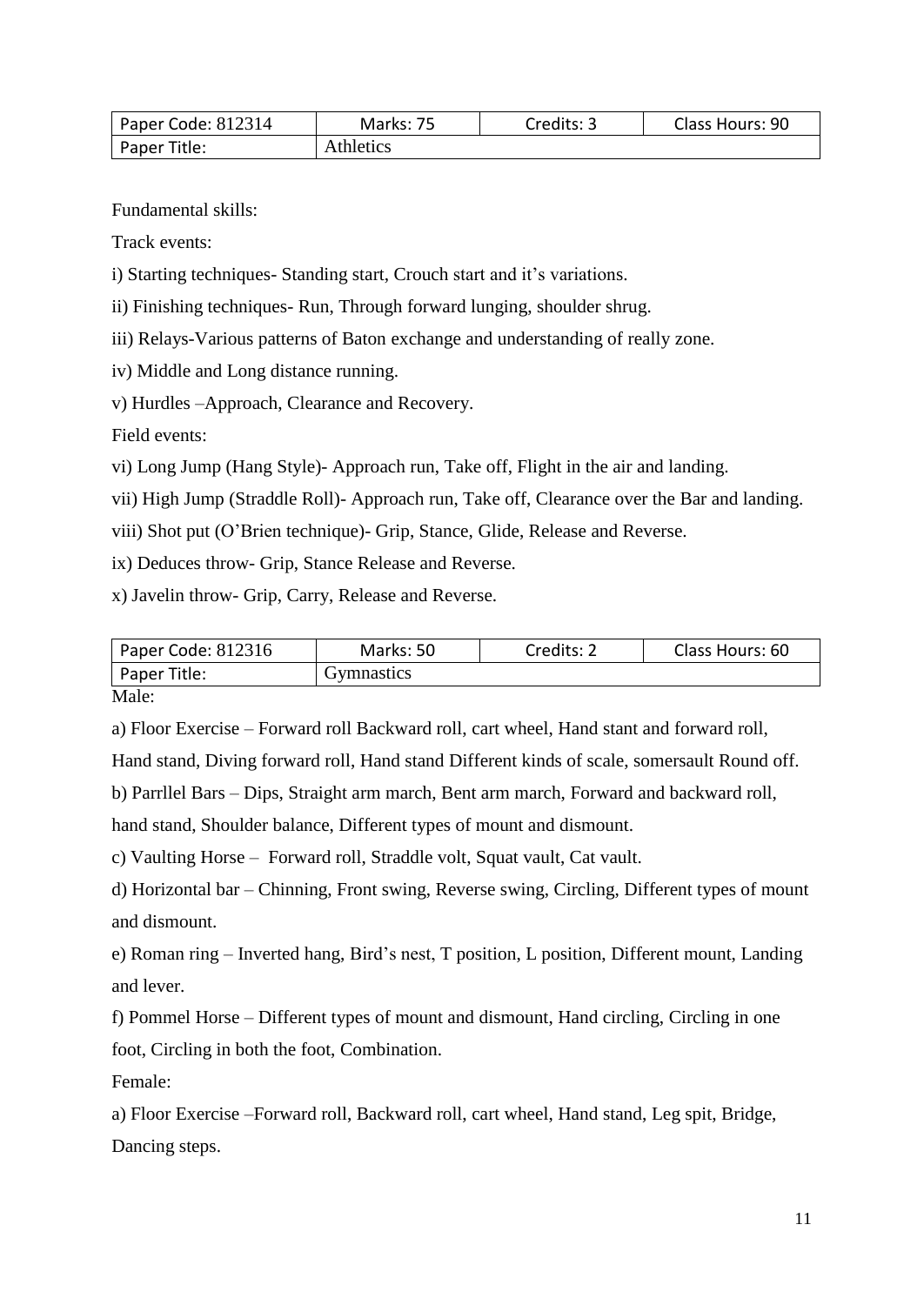b) Balance Beam – Walking and running on the beam, Turing movement of the beam, cat jump, mount (1/4/ turn to cross sitting), Dismount (Jum from the end of the beam with legs straddle in the), straddle mount, forward roll on the beam, Dismount(from front support legs swing upward dismount sideways).

c) Vaulting Horse – Approach run, Take of from the beat board, Cat vault, swan stride vault. d) Un even bar – Different climbing technique, Remaining on the bears, Changing the bar, Maintaining balance and dismount.

| Paper Code: 812318 | Marks: 50   | Credits: 2 | Class Hours: 60 |
|--------------------|-------------|------------|-----------------|
| Paper Title:       | Squad Drill |            |                 |

1. Fall in, Attention, Stand at ease, Stand easy, Eyes right – Eyes front (Dressing), Turning right, left, about turn.

2. Marching: Arm-Leg coordination, Marching mark time, Quick march, Halt, about turn while marching and marching with salute.

3. Dismissal.

Book References:

1. P.T. Drill for children – Charles Oxluy.

2. Critical Thinking for the Professions of Health, Sport & Physical Education, Recreation & Dance – Earle F. Zeigler

### Semester-2

| Course No | <b>Course Name</b>                         | <b>Full Marks</b> | Credits |
|-----------|--------------------------------------------|-------------------|---------|
| 812321    | <b>History of Physical Education</b>       | 50                |         |
| 812323    | <b>Education and Sports Psychology</b>     | 50                |         |
| 812325    | Physiology and Sports Medicine             | 50                |         |
| 812327    | Health Education and First Aid             | 50                |         |
| 812329    | Rules of Games and Sports $(2^{nd}$ Paper) | 75                |         |
|           |                                            | 275               |         |

Practical

| Course No | <b>Course Name</b>        | <b>Full Marks</b> | Credits |
|-----------|---------------------------|-------------------|---------|
| 812330    | Games $(3rd$ Paper)       | 50                |         |
| 812332    | Games $(4th$ Paper)       | 50                |         |
| 812334    | Swimming                  | 50                |         |
| 812336    | <b>Practice Teaching</b>  | 75                |         |
| 812338    | Mass P.T and Country game | 50                |         |
|           |                           | 275               |         |

 $2<sup>nd</sup>$  Semester total Marks = 275+275 = 550, Credits- 22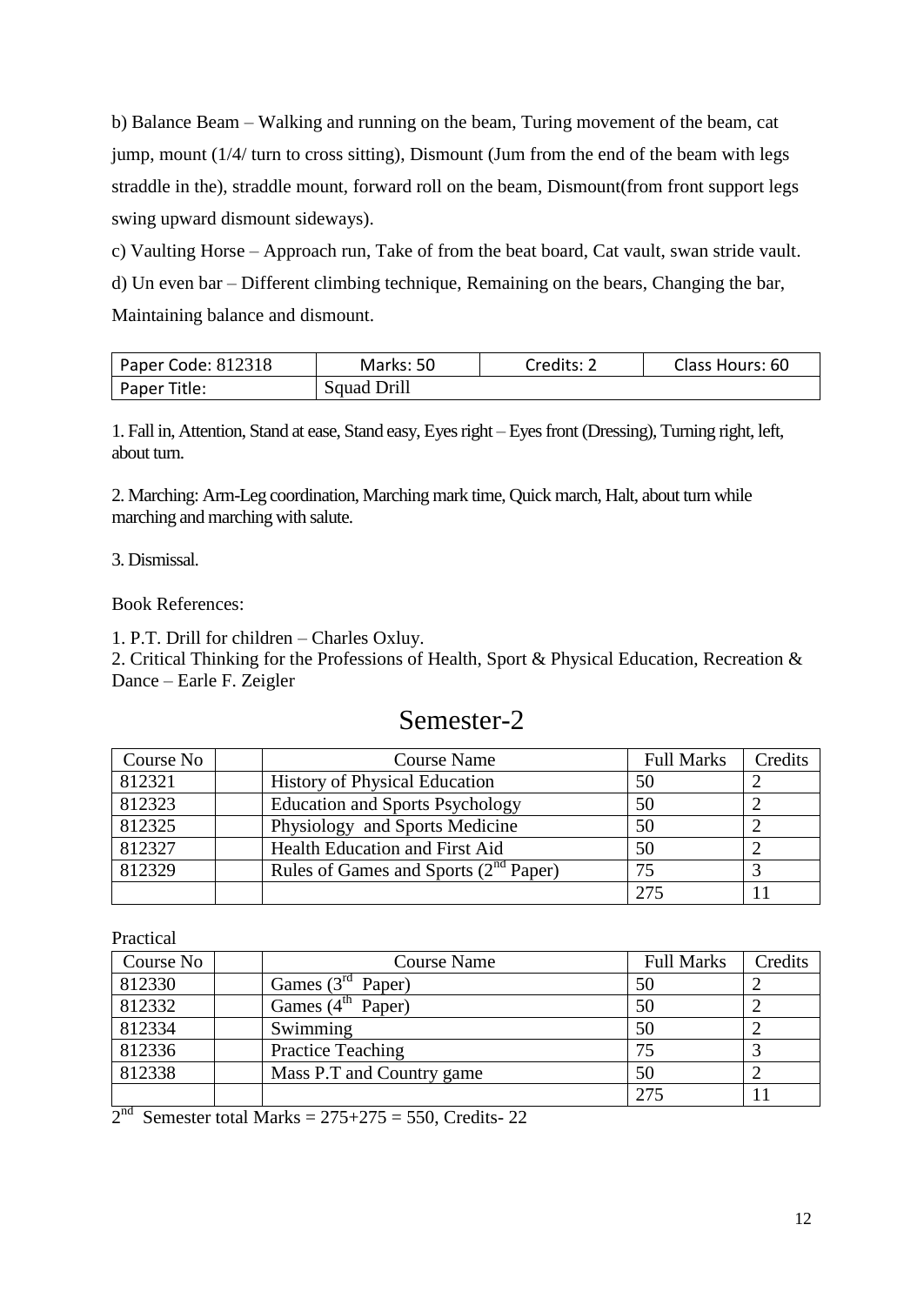## **Detailed Syllabus**

| Paper Code: 812321 | Marks: 50                            | Credits: 2 | Class Hours: 60 |
|--------------------|--------------------------------------|------------|-----------------|
| Paper Title:       | <b>History of physical Education</b> |            |                 |

### **Theoretical Subject**

- 1. History of physical education, primitive age and ancient period.
- a) Greece b)Egypt c)Rome
- 2. History of physical education of medieval age.
- 3. History of physical education of modern age.
- a) Germany b)U S A c)England d)France e)Russia f)Scandinavian countries.
- 4. Physical education of the east-
- a) India b)China c)Pakistan.
- 5. Physical education of Bangladesh.
- 6. International Games and sports-

a) Olympic Games –objectives of Olympic ,Olympic motto and flag, Olympic committee and their functions.

- b) FIFA world cup
- c) ICC world cup
- d) Commonwealth Games
- e) Asian Games
- f) SAF Games.
- 7. Biographic and sports achievement of famous national and International sportsperson.
- 8. Origin and development of Games and sports-
- a) Football b) Hockey c) Cricket d) Athletics e) Basketball f) Badminton g) Volleyball h)
- Gymnastics I) Kabaddi j) Swimming.
- Book References:
- 1. History of physical education –M.L kamlesh
- 2. Brief History of physical education Erif
- 3. Sharirik shikkhar Itihas Abu Muhammad.

| Paper Code: 812323 | Marks: 50                              | Credits: 2 | Class Hours: 60 |
|--------------------|----------------------------------------|------------|-----------------|
| l Paper Title:     | <b>Education and Sports psychology</b> |            |                 |

1. Introduction to psychology: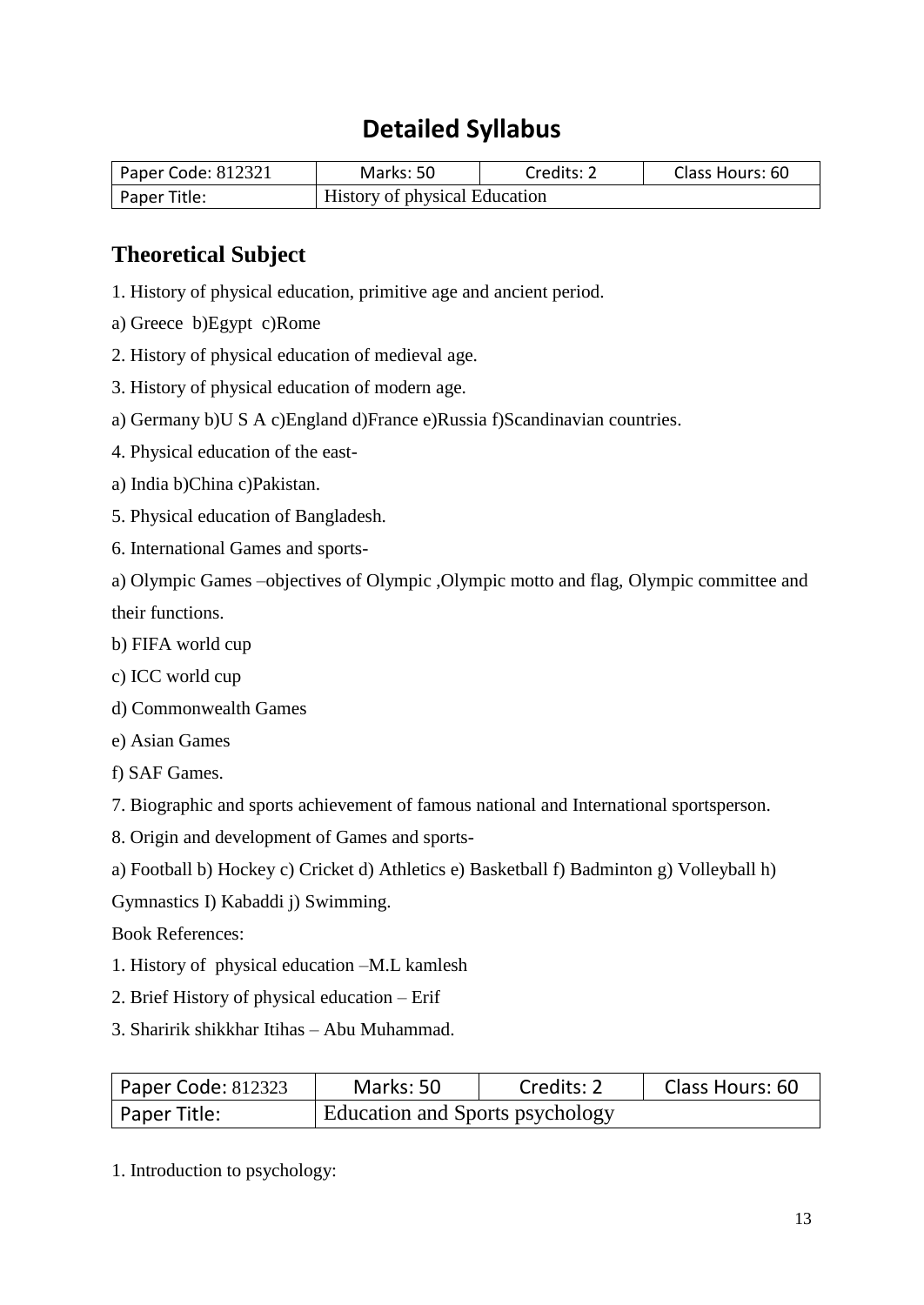Meaning, definition, nature and objectives of psychology and educational psychology, scope and method of educational psychology, Importance of educational psychology in education with special reference to physical education , Definition of sports psychology , Importance of sports psychology in physical education.

2. Growth and Development:

Concept and characteristics of growth and development, principles of Growth and Development,

Stages of Growth –

- a) Early childhood
- b) Middle childhood
- c) Late childhood
- d) Adolescence
- 3. Heredity and Environment:

Meaning of heredity and environment, Role of heredity and environment in physical education.

4. Learning : Meaning definition and nature of learning, laws of learning ,theories of learning-

a) Trial and Error Theory of learning-

b) Gestalt theory of learning

- c) Conditioned response theory of learning.
- 5. Personality:

Meaning, definition and nature of personality, Development of athletes personality, personality traits.

6. Cognitive process:

a) Concept of intelligence, IQ and it's assessment .

b) Attention-Definition, factors affecting attention, Types of attention, Strategies to develop attention.

7. Instinct and Emotion.

Meaning and nature of instinct, meaning and types of emotion, Influence of emotion on cognitive process and motor learning.

8. Motivation:

a) Meaning and definition of motivation, Types of motivation, Importance of motivation in learning activities of physical education and sports.

b) Meaning and definition of guidance and counseling, need of guidance.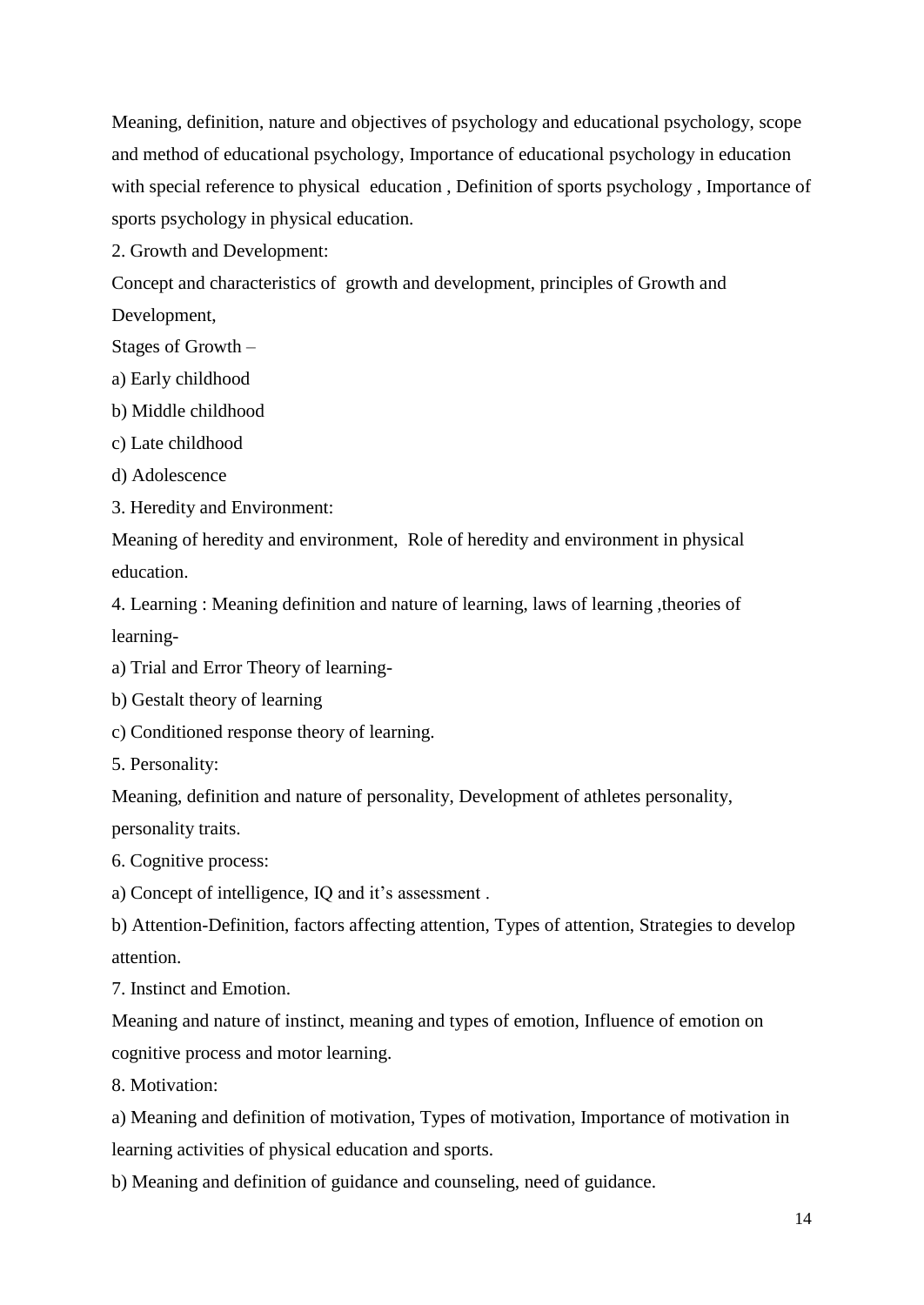9. Play and it's theories:

Meaning and definition of play, Theories of play, play way in education ,psychological preparation of an athlete for sports competition.

Book Reference:

1.Sports psychology at a Glance- Dr.khan

2.psychology of sports – Acraig Fisher

3.Sikkha monobiggan- Muslim Huda

4.Sikkha o krira monobiggan- Jashim uddin Ahmed.

| Paper Code: 812325 | Marks: 50                             | Credits: 2 | Class Hours: 60 |
|--------------------|---------------------------------------|------------|-----------------|
| Paper Title:       | <b>Physiology and Sports Medicine</b> |            |                 |

1. Introduction:

Concept of physiology, Definition of cell and tissue, Types of tissue.

2. The skeletal system:

Structure of human skeleton, Classification and function of bones, joint types.

3. The muscular system:

Structure and function of muscle, Types of muscle muscular contrition.

4. The Circulatory system:

The heart and blood vessels. Heart rate, composition and function of blood ,Blood pressure

it's maintenance and regulation , Effect of exercise on blood circulatory system.

5. The Respiratory system:

Various organs of respiratory system, Mechanism of respiration, Internal and external respiration, Respiratory rate, Athletic heart ,Oxygen debt, Vital capacity, Effect of exercise

on respiratory system

6. The Digestive system:

Description and location of different organs of the digestive tract, process of digestion,

Location and function of liver, pancreas and salivary gland.

Function of digestive system ,Effect of exercise on digestive system.

7. The Exercise system :

Structure and function of excretory system ,using formation, Function of skin, Effect of exercise on excretory system.

8. Sports Medicine: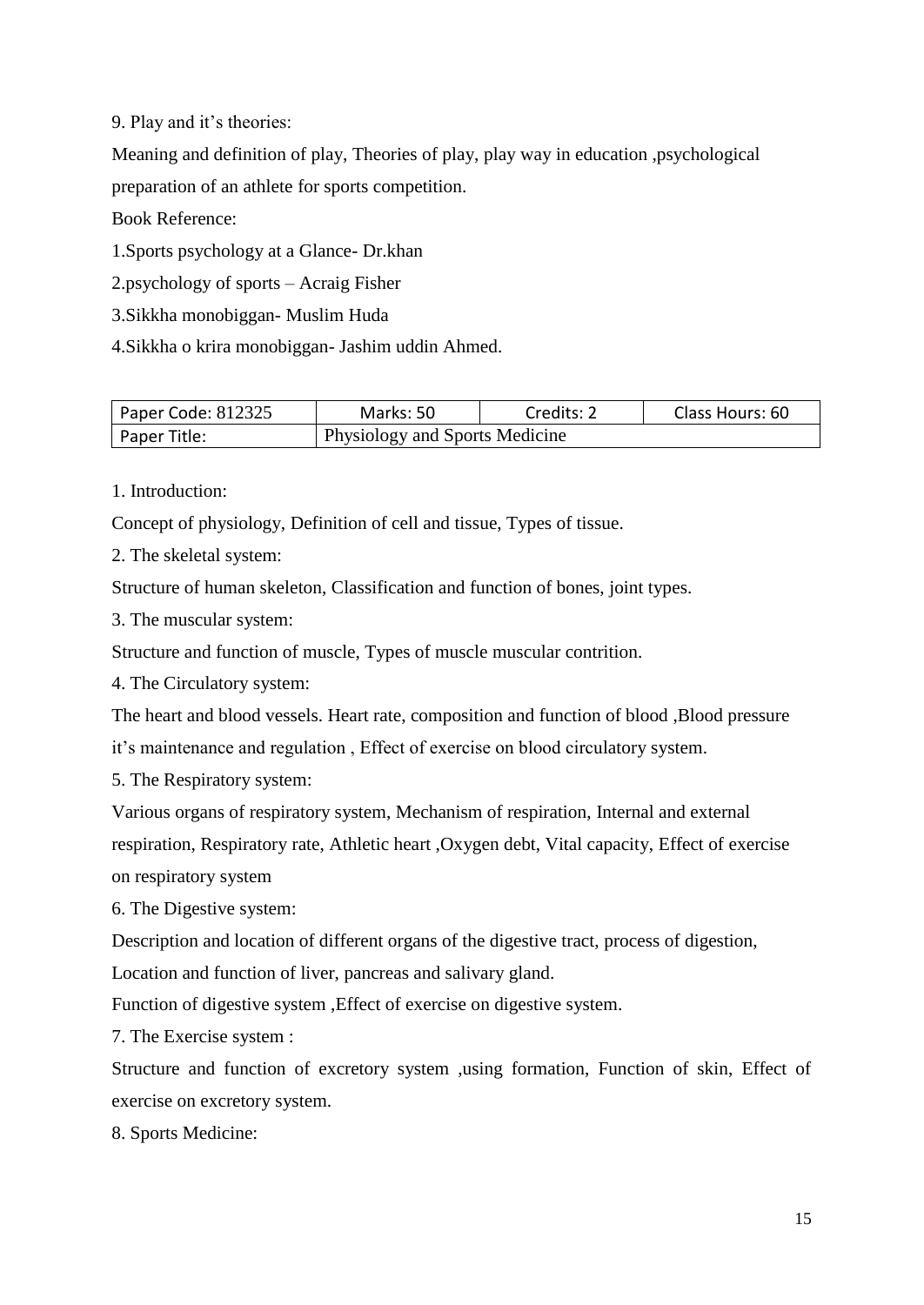Meaning of sports medicine ,significance of sports medicine in the field of sports. Treatment of muscle pull, sprain, dislocation, bleeding through the nose. Massage, Cry therapy, Fatigue, Doping, warm-up, cool down.

Book Reference:

- 1. Anatomy and physiology in physiology Education Rajalakshmi.
- 2.Anatomy and Exercise physiology Dr. Rajeeb kumar
- 3. Human physiology C.C Chatarjee
- 4. Outline of sports Medicine P.K Pande, LC Gupta
- 5. Sports Medicine in Primary Care R.Johnson
- 6. Physiology O Sports Medicine Sankhipta Parichiti Jasim Uddin Ahmed

| Paper Code: 812327 | Marks: 50                             | Credits: 2 | Class Hours: 60 |
|--------------------|---------------------------------------|------------|-----------------|
| Paper Title:       | <b>Health Education and First Aid</b> |            |                 |

1. Health and Health Education:

Concept of heath, Definition of health and health education Aims, Objectives, and Scope of School health program, Relation between health education and physical education personal hygiene, Community 2. Healthful school living

Objectives and scope of school health service Facilities of surrounding environment, security, games, and sports, Recreation, Relation between, teacher and students, Responsibilities of a Teacher for school health service.

3. Preparation of health program and Advice:

Medical test, Disease prevention activities, Health card, School tiffin, Drug addiction.

4. Food and Nutrition:

Definition of food and nutrition, concept of food, calorie, Balance Diet for Sedentary people and balance diet for sports person (Daily chart).

5. Communicable is common ailments, Method of transmission , Mode of spreading, prevention and control.

6. National Health program in Bangladesh: Organization and Administrative Set-up of Health system in Bangladesh –

a) National level

b) Division level

c) Upazila level

d) Ward and Union level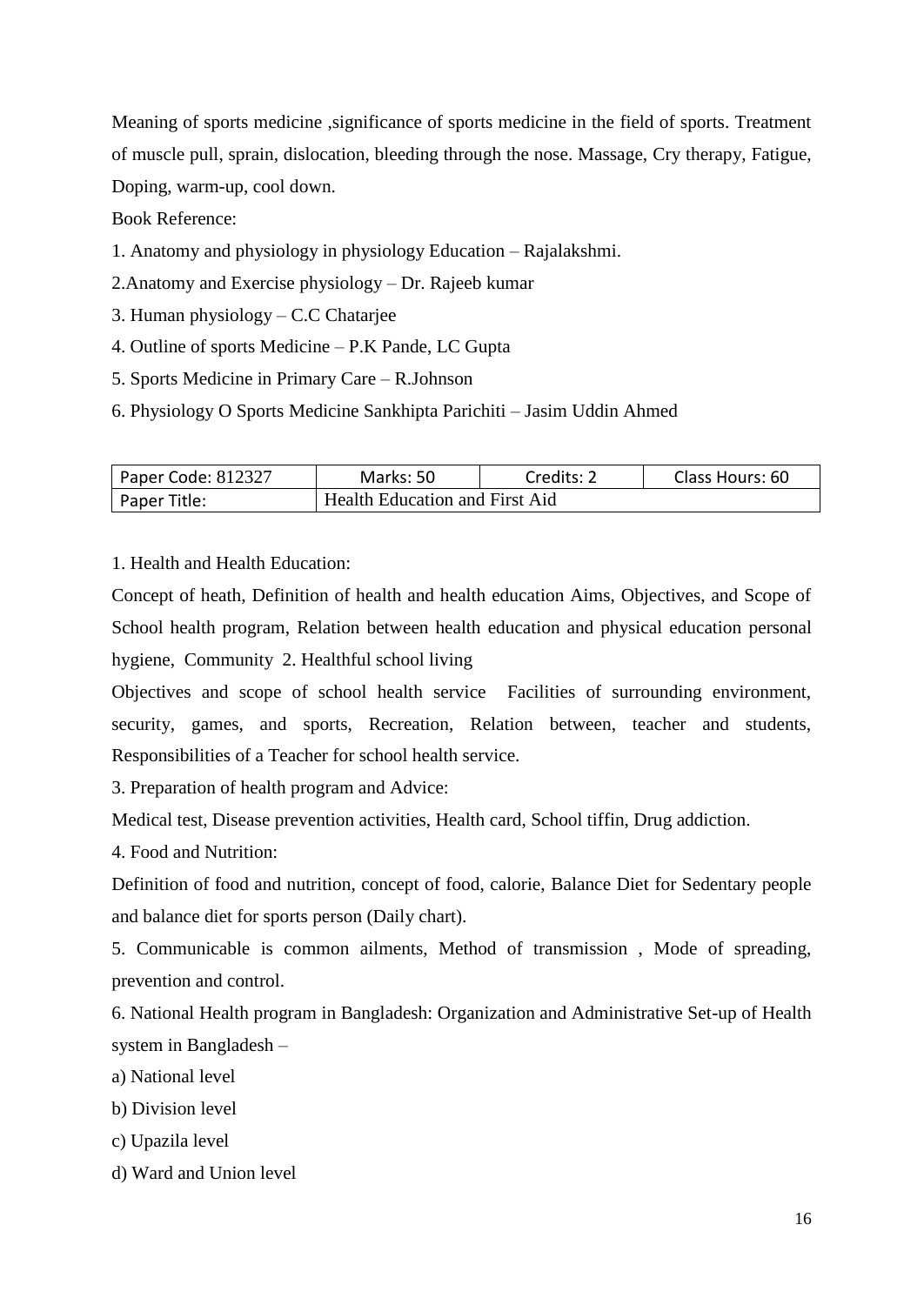7. First Aid.

Meaning, Aims and objectives, principles, scope, Golden, rules, Apparatus of first aid.

Qualities of an first aider.

Sling, I splints – Types and use. Management procedure of Injury, Fracture, Displacement of joints, Faint, snake bite, Drawing, poisoning, Burning, Acid burnt, Wound, Transfer of patient and artificial respiration.

Book Reference:

- 1. School Health practice C. L Anderson and William H.creswell.
- 2. Principles of public Health Administration John I Hanion.
- 3. First Aid S. N. Pandey
- 4. First Aid Dr. Narayan Chandra Dey
- 5. Shastha Sikkha O Prathomic chikitsha Md. Mukbul Mahmud Bhuia

| Paper Code: 812329 | Marks: 75                                  | Credits: 3 | Class Hours: 90 |
|--------------------|--------------------------------------------|------------|-----------------|
| Paper Title:       | Rules of Games and Sports $(2^{nd}$ paper) |            |                 |

- 1. Teaching about following Games –
- a) Badminton
- b) Kabaddi
- c)Table Tennis
- d) Basketball
- e) Hockey

f) Tennis

g) Swimming

2. Making and layout the course, playing fields.

3. Rules and Regulations:

Book Reference:

Badminton – Badminton Rules Books– Dr. Sribastava

Laws of Badminton – Raton Kumar Sarkar

Kabaddi – Teach Yourself kabaddi- Dr. Sharad Chandra Mishra

Kabbaddi Khelar niyom kanon o kala kowshal– Md. Abdul Hakim Mia

Table Tennis – Teach Yourselsf Table Tennis – Prianka Narang.

Table Tennis Rules – O.P Sharma

Basketball – Officials Basketball Rules – 2012 FIBA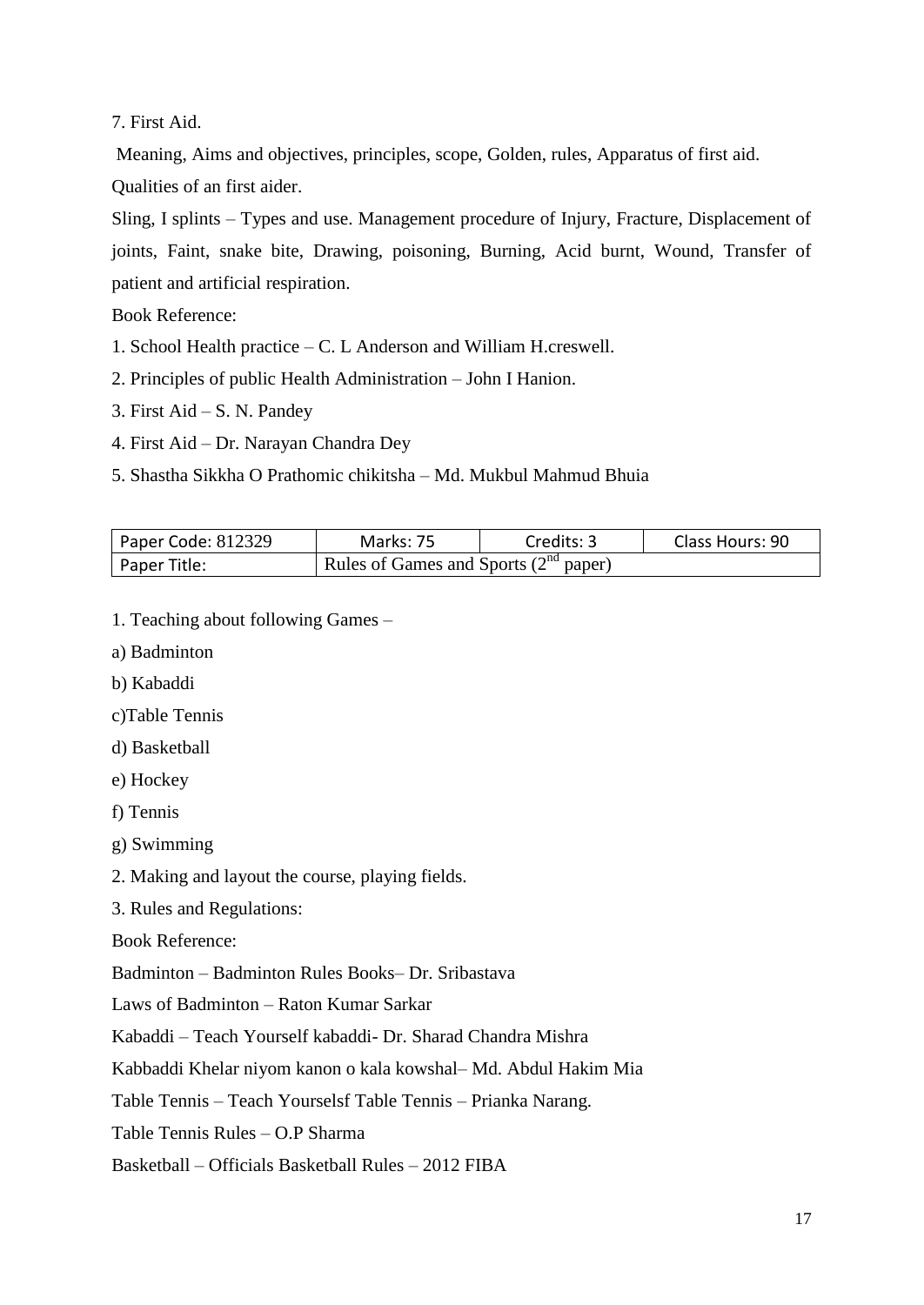Official Basketball Rules and Referee's Manual – Abdul Mannan.

Krira Shahayok – Md. Mujibur Rahman

Hockey – How to play Hockey – Lokesh Thani

Tennis – How to play Hockey – Rachna Jain

Swimming – How to play Swimming - Lokesh Thani

Teaching Aquatic (swimming) – John A.Omey and and Robert D Clayton.

### **Practical Subject**

| Paper Code: 812330 | Marks: 50                                               | Credits: 2 | Class Hours: 60 |
|--------------------|---------------------------------------------------------|------------|-----------------|
| Paper Title:       | Games $3^{rd}$ paper : Badminton, Kabaddi, Table Tennis |            |                 |

Badminton: Fundamental skills:

i) Racket parts, racket grips, Shuttle grips.

ii) The basic stance.

iii) The basic stokes

iv) Drills and lead games.

Types of game – Singles, Doubles, Mixed doubles.

Kabaddi: Fundamental Skills:

i) Skills in raiding.

ii) Touching with hand, Various kicks, Crossing the baulked line, crossing the bonus line, pursuing.

ii) Skill of Holding the raider– Various of Formations, Catching from particular position, Different catches, Luring the raider to take particular position so as to facilities, chain formation and Techniques.

iii) Additional skill in raiding –

Bringing the antis into particular position, Escaping from various holds, Techniques Escaping from various chain chain formations Combined formations in offence, combined formations in defense.

Table Tennis: Found mental Skills:

i) Parts of bat, gripping, ball hold

ii) The basic stance.

- iii) Service
- iv) Receive
- v) The basic strokes chapping, Smashing, swing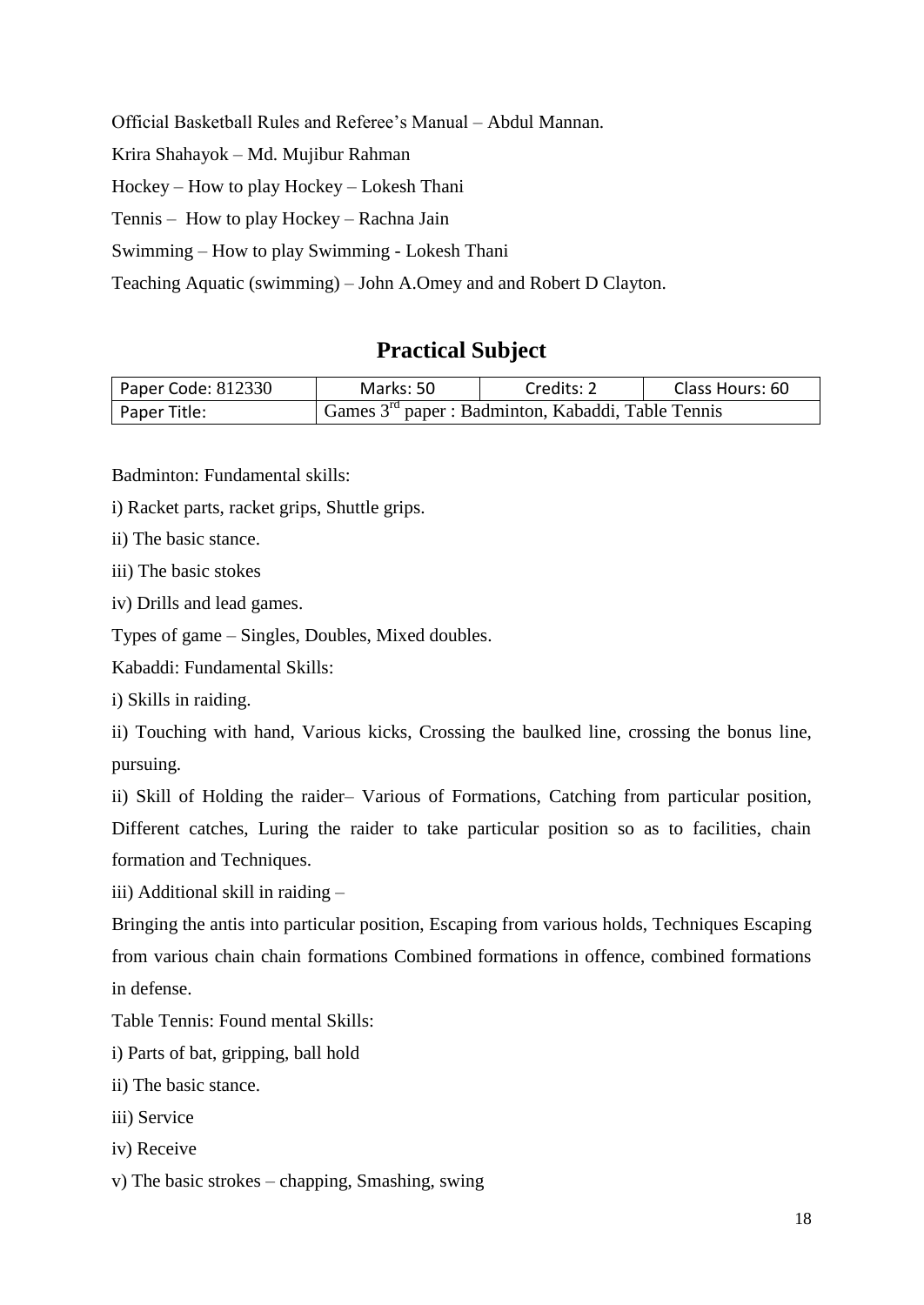vi) Drills and lead up games.

Types of game – Singles, Doubles, Mixed Doubles

| Paper Code: 812332 | Marks: 50                                              | Credits: 2 | Class Hours: 60 |
|--------------------|--------------------------------------------------------|------------|-----------------|
| Paper Title:       | $\vert$ Games $4th$ paper : Basketball, Hockey, Tennis |            |                 |

Basketball: Fundamental Skills:

- i) Player's stance and ball handling.
- ii) Passing technique:

Two hand chest pass, two hand bounce pass, one hand Base ball pass, side arm pass, over head pass and Hook pass.

iii) Receiving:

Two hand receiving, one hand recovering, receiving in stationary position, receiving while running and reserving while jumping.

iv) Dribbling:

How to start dribble, how to stop dribble , high dribble , low dribble, reverse dribble, rolling dribbling.

v) Shooting: Lay – up shot and its variations , one hand set shot, one hand shot, one hand jump shot, hook shot, free throw.

vi) Rebounding:

defensive rebound, offensive rebound, knock out, rebound organization, Individual defense.

Guarding the man with the ball, guarding the man without the ball.

Pivoting.

Hockey: Fundamental Skills:

i) Gripping

ii) Skills – Rolling the ball, Dribbling, Pushing, stopping, Hitting, Flicking, Scoping.

iii) Passing – Forward pass, Square pass, Triangular pass, Drills and lead up-game. Related with skill thought.

Advanced Skills:

Reverse hit, hitting on the wrong foot.

Stooping the ball on the right, right, left side and stopping the ball in the air.

Pushing the wrong foot

Reverse flick

Dodging (Through the legs, right and left Tackling – Front, right, left).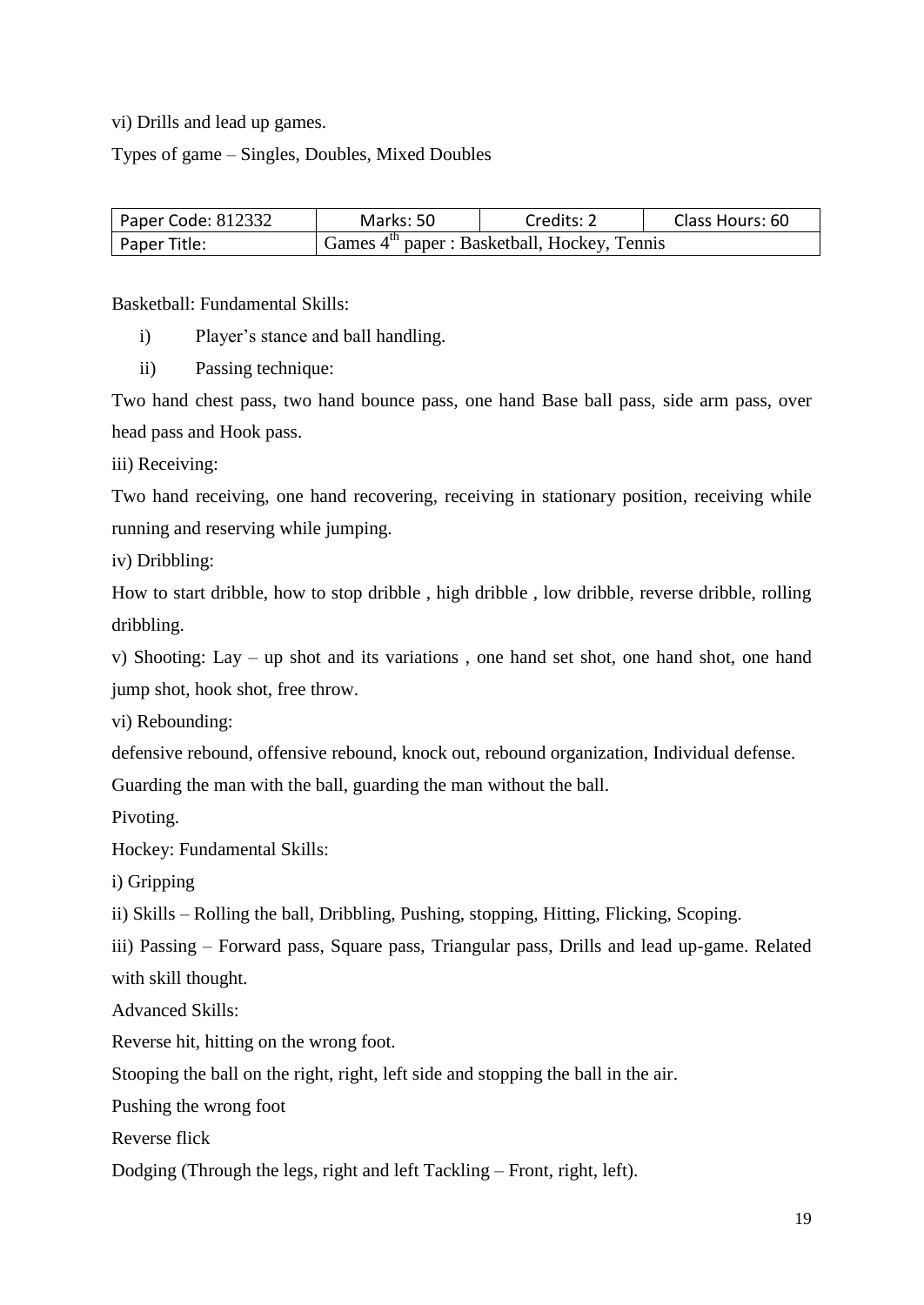Passing – Through pass, Diagonal pass, return pass, common bully.

Positional play in attack and defense.

Tennis: Fundamental Skills:

i) Grips – Eastern Forehand grips, Eastern backhand grip, western grip, Continental grip,

chopper grip

- ii) Stance and footwork.
- iii) Basic ground strokes.
- iv) Forehand drive, Backhand drive.
- v) Basic service
- vi) Basic volley, overhead volley
- vii) Chop

| Paper Code: 812334 | Marks: 50 | Credits: 2 | Class Hours: 60 |
|--------------------|-----------|------------|-----------------|
| Paper Title:       | Swimming  |            |                 |

Fundamental Skills:

- i) Entry into the pool.
- ii) Developing water balance and confidence.
- iii) Water fear removing drills.
- iv) Floating Practice different types of floating.
- v) Techniques of competitive swimming stroke and body position.
- vi) Leg, kick, Arm pull, Berating and Condition.
- vii) Starts, turn, and finishing of the concerned strokes.

| Paper Code: 812336 | Marks: 75                | Credits: 3 | Class Hours: 90 |
|--------------------|--------------------------|------------|-----------------|
| Paper Title:       | <b>Practice Teaching</b> |            |                 |

Student should prepare 20 class lesson plans according to the guidance of course teacher. Student will perform as a physical teacher in the play field on techniques of various games & sports.

#### **Book References:**

**1.** Physical Education, Its Development and Teaching Techniques – Kumar. S